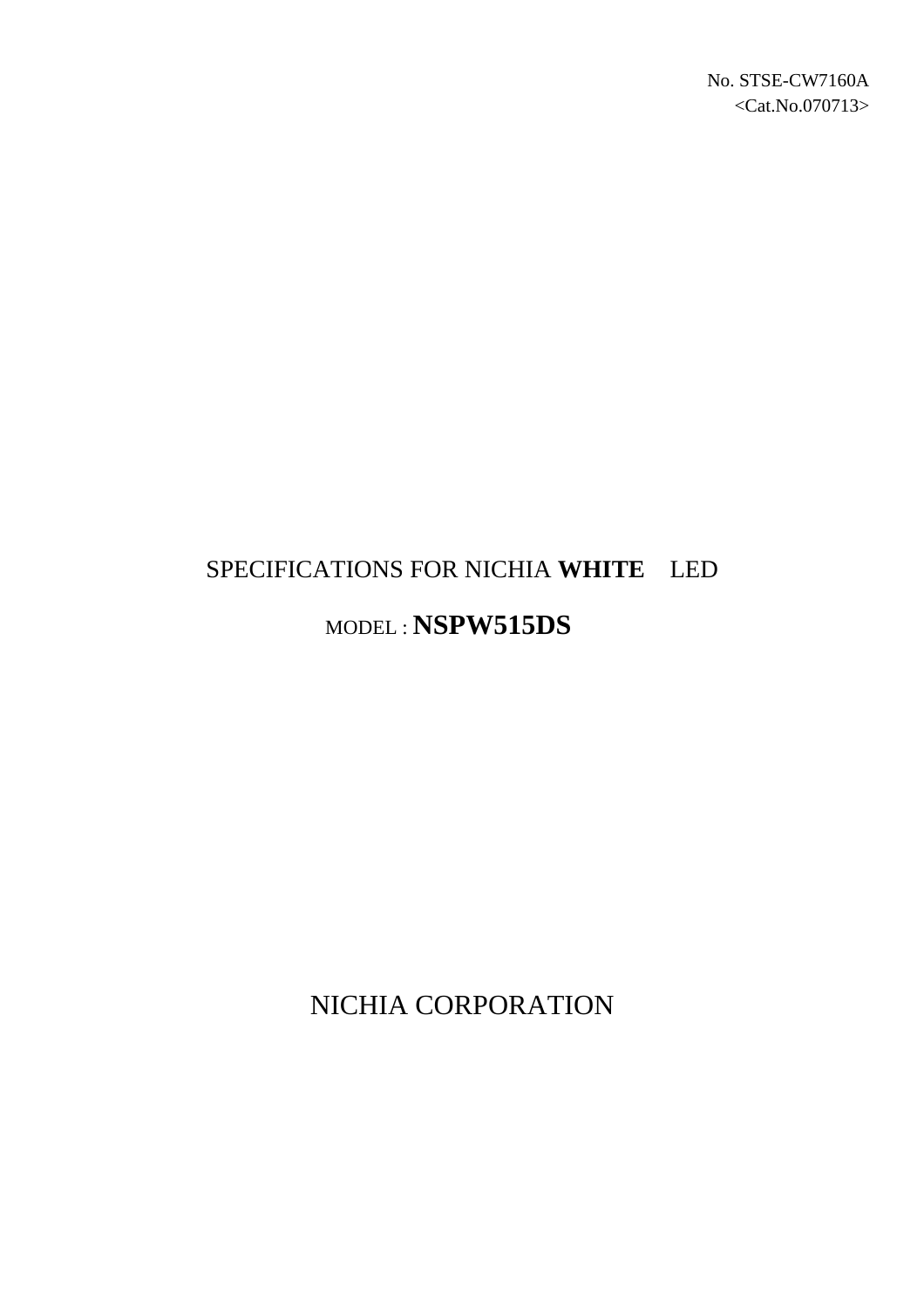#### 1.SPECIFICATIONS

| (1) Absolute Maximum Ratings |                       |                                | $(Ta=25^{\circ}C)$ |
|------------------------------|-----------------------|--------------------------------|--------------------|
| Item                         | Symbol                | <b>Absolute Maximum Rating</b> | Unit               |
| <b>Forward Current</b>       | IF                    | 30                             | mA                 |
| <b>Pulse Forward Current</b> | <b>IFP</b>            | 100                            | mA                 |
| <b>Reverse Voltage</b>       | $V_{R}$               |                                | V                  |
| <b>Power Dissipation</b>     | <b>P</b> <sub>D</sub> | 105                            | mW                 |
| <b>Operating Temperature</b> | Topr                  | $-30 \sim + 85$                | $\rm ^{\circ}C$    |
| <b>Storage Temperature</b>   | $T_{\rm stg}$         | $-40 \sim +100$                | $\rm ^{\circ}C$    |
| <b>Soldering Temperature</b> | $T_{\rm sld}$         | for 10sec.<br>$265^{\circ}$ C  |                    |

IFP Conditions : Pulse Width  $\leq$  10msec. and Duty  $\leq$  1/10

#### (2) Initial Electrical/Optical Characteristics (Ta=25°C)

| Item                           |    | Symbol                   | Condition      | Typ.   | Max. | Unit |
|--------------------------------|----|--------------------------|----------------|--------|------|------|
| <b>Forward Voltage</b>         | Vf | $IF=20$ [mA]             | (3.2)          | 3.5    |      |      |
| <b>Reverse Current</b>         |    | Ir                       | $V_{R} = 5[V]$ |        | 50   | иA   |
| Luminous Intensity             |    | Iv                       | $IF=20$ [mA]   | (2.30) |      | cd   |
| X                              |    | $\overline{\phantom{0}}$ | $IF=20$ [mA]   | 0.31   |      |      |
| <b>Chromaticity Coordinate</b> |    |                          | $IF = 20$ [mA] | 0.32   |      |      |

½ Please refer to CIE 1931 chromaticity diagram.

| $(3)$ Ranking |
|---------------|
|               |

| (3) Ranking        |        |                         |                |      |      | $(Ta=25^{\circ}C)$ |
|--------------------|--------|-------------------------|----------------|------|------|--------------------|
| Item               | Symbol | Condition               | Min.           | Max. | Unit |                    |
|                    | Rank W | $I_{V}$                 | $IF = 20$ [mA] | 2.32 | 3.22 | cd                 |
| Luminous Intensity | Rank V | Iv                      | $IF=20$ [mA]   | 1.61 | 2.32 | cd                 |
|                    | Rank U | $\mathbf{I} \mathbf{V}$ | $IF = 20$ [mA] | 1.16 | 1.61 | cd                 |

 $*$  Luminous Intensity Measurement allowance is  $\pm$  10%.

|   |                     | Rank a0 |       |       |  |              |       |       | Rank b1             |
|---|---------------------|---------|-------|-------|--|--------------|-------|-------|---------------------|
| X | 0.280               | 0.264   | 0.283 | 0.296 |  | X            | 0.287 | 0.283 | 0.3                 |
|   | 0.248               | 0.267   | 0.305 | 0.276 |  |              | 0.295 | 0.305 | 0.3                 |
|   | Rank b <sub>2</sub> |         |       |       |  |              |       |       | Rank c <sub>0</sub> |
| X | 0.296               | 0.287   | 0.330 | 0.330 |  | X            | 0.330 | 0.330 | 0.3                 |
| V | .276                | .295    | 0.339 | ).318 |  | $\mathbf{V}$ |       | 0.360 | $0.\overline{3}$    |

#### Color Ranks (IF=20mA,Ta=25°C)

|   | Rank a0             |       |       |       |  |   | Rank b1 |                     |       |       |
|---|---------------------|-------|-------|-------|--|---|---------|---------------------|-------|-------|
| X | 0.280               | 0.264 | 0.283 | 0.296 |  | X | 0.287   | 0.283               | 0.330 | 0.330 |
| V | 0.248               | 0.267 | 0.305 | 0.276 |  |   | 0.295   | 0.305               | 0.360 | 0.339 |
|   | Rank b <sub>2</sub> |       |       |       |  |   |         | Rank c <sub>0</sub> |       |       |
|   |                     |       |       |       |  |   |         |                     |       |       |
| X | 0.296               | 0.287 | 0.330 | 0.330 |  | X | 0.330   | 0.330               | 0.361 | 0.356 |
| V | 0.276               | 0.295 | 0.339 | 0.318 |  |   | 0.318   | 0.360               | 0.385 | 0.351 |

 $\ast$  Color Coordinates Measurement allowance is  $\pm$  0.01.

½ Basically, a shipment shall consist of the LEDs of a combination of the above ranks. The percentage of each rank in the shipment shall be determined by Nichia.

#### 2.INITIAL OPTICAL/ELECTRICAL CHARACTERISTICS

Please refer to figure's page.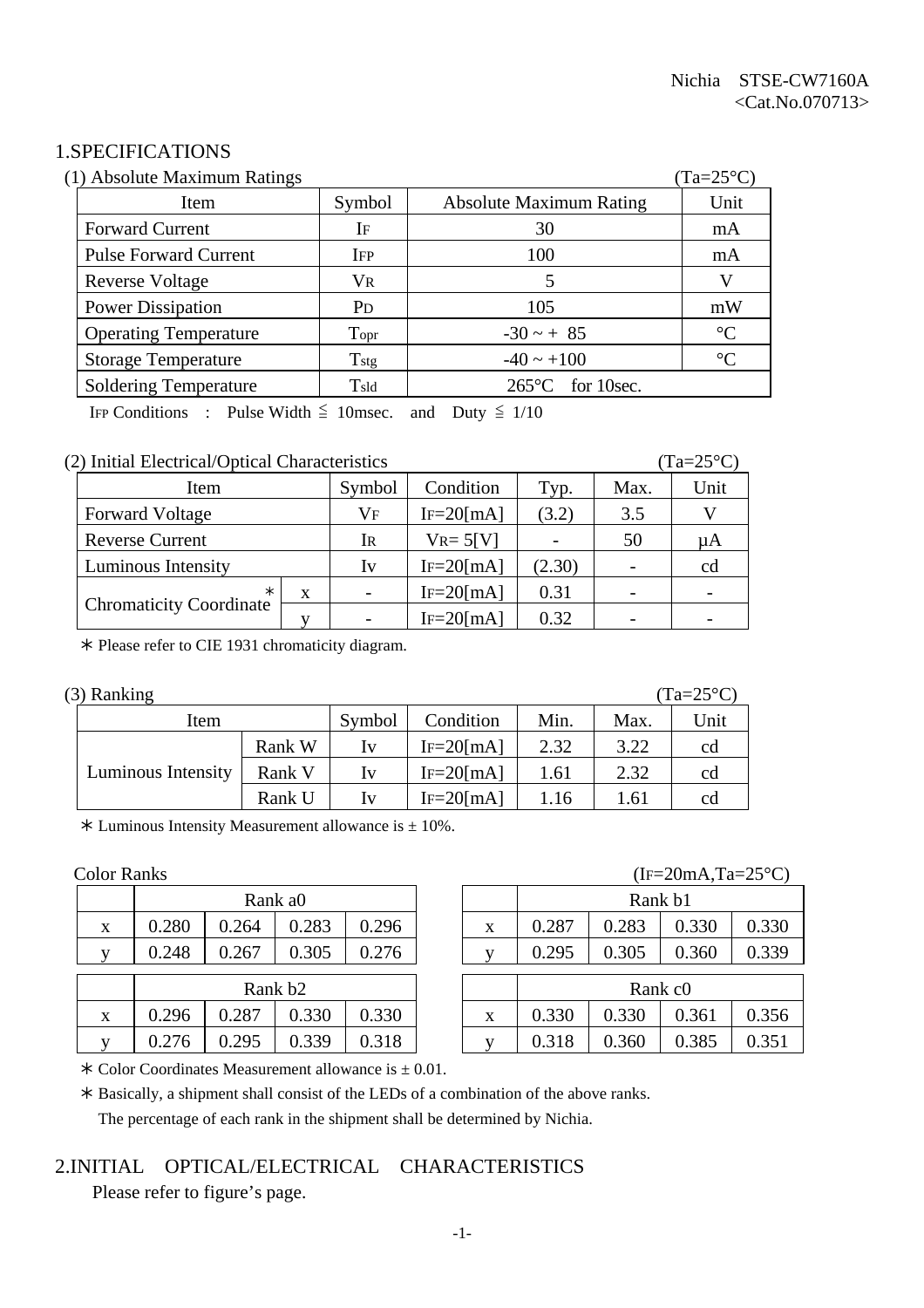#### 3.OUTLINE DIMENSIONS AND MATERIALS

Please refer to figure's page.

| Material as follows ; | $Resin(Mold)$ : | Epoxy Resin (over Phosphor)         |
|-----------------------|-----------------|-------------------------------------|
|                       |                 | Lens Color : Milky (Diffusion type) |
|                       |                 | Leadframe : Ag plating Copper Alloy |

#### 4.PACKAGING

· The LEDs are packed in cardboard boxes after packaging in anti-electrostatic bags.

Please refer to figure's page.

- The label on the minimum packing unit shows ; Part Number, Lot Number, Ranking, Quantity
- · In order to protect the LEDs from mechanical shock, we pack them in cardboard boxes for transportation.
- · The LEDs may be damaged if the boxes are dropped or receive a strong impact against them, so precautions must be taken to prevent any damage.
- · The boxes are not water resistant and therefore must be kept away from water and moisture.
- · When the LEDs are transported, we recommend that you use the same packing method as Nichia.

#### 5.LOT NUMBER

The first six digits number shows **lot number**.

The lot number is composed of the following characters;

 $\bigcap$   $\times$   $\times$   $\times$   $\times$   $\wedge$   $\blacksquare$ 

{ - Year ( 6 for 2006, 7 for 2007 )

- $\Box$  Month ( 1 for Jan., 9 for Sep., A for Oct., B for Nov.)
- $\times \times \times \times$  Nichia's Product Number
	- $\triangle$  Ranking by Color Coordinates
	- **-** Ranking by Luminous Intensity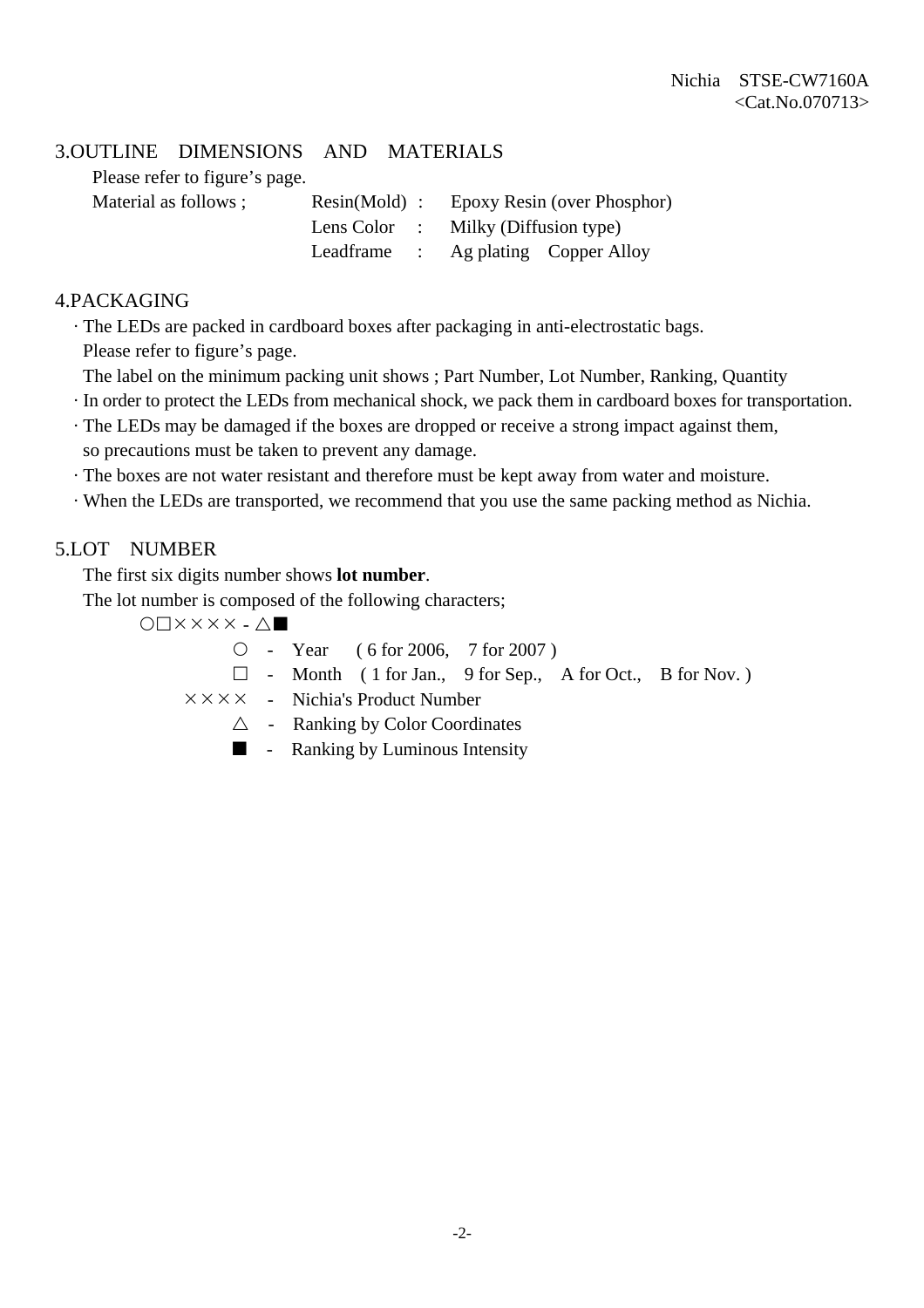#### 6.RELIABILITY (1) TEST ITEMS AND RESULTS

|                                    | Standard           |                                                                        |               | Number of |
|------------------------------------|--------------------|------------------------------------------------------------------------|---------------|-----------|
| <b>Test Item</b>                   | <b>Test Method</b> | <b>Test Conditions</b>                                                 | Note          | Damaged   |
| Resistance to                      | JEITA ED-4701      | Tsld= $260 \pm 5^{\circ}$ C, 10sec.                                    | 1 time        | 0/50      |
| Soldering Heat                     | 300 302            | 3mm from the base of the epoxy bulb                                    |               |           |
| Solderability                      | JEITA ED-4701      | Tsld= $235 \pm 5$ °C,<br>5sec.                                         | 1 time        | 0/50      |
|                                    | 300 303            | (using flux)                                                           | over 95%      |           |
| Temperature Cycle                  | JEITA ED-4701      | $-40^{\circ}$ C ~ 25 $^{\circ}$ C ~ 100 $^{\circ}$ C ~ 25 $^{\circ}$ C | 100 cycles    | 0/50      |
|                                    | 100 105            | 30min. 5min. 30min. 5min.                                              |               |           |
| Moisture Resistance Cyclic         | JEITA ED-4701      | $25^{\circ}$ C ~ 65 $^{\circ}$ C ~ -10 $^{\circ}$ C                    | 10 cycles     | 0/50      |
|                                    | 200 203            | 90%RH 24hrs./1cycle                                                    |               |           |
| <b>Terminal Strength</b>           | JEITA ED-4701      | Load $5N(0.5kgf)$                                                      | No noticeable | 0/50      |
| (bending test)                     | 400 401            | $0^{\circ} \sim 90^{\circ} \sim 0^{\circ}$ bend 2 times                | damage        |           |
| <b>Terminal Strength</b>           | JEITA ED-4701      | Load 10N (1kgf)                                                        | No noticeable | 0/50      |
| (pull test)                        | 400 401            | $10 \pm 1$ sec.                                                        | damage        |           |
| <b>High Temperature Storage</b>    | JEITA ED-4701      | $Ta=100^{\circ}C$                                                      | 1000hrs.      | 0/50      |
|                                    | 200 201            |                                                                        |               |           |
| <b>Temperature Humidity</b>        | JEITA ED-4701      | Ta= $60^{\circ}$ C, RH= $90\%$                                         | 1000hrs.      | 0/50      |
| Storage                            | 100 103            |                                                                        |               |           |
| Low Temperature Storage            | JEITA ED-4701      | Ta=- $40^{\circ}$ C                                                    | 1000hrs.      | 0/50      |
|                                    | 200 202            |                                                                        |               |           |
| <b>Steady State Operating Life</b> |                    | Ta= $25^{\circ}$ C, IF=30mA                                            | 1000hrs.      | 0/50      |
|                                    |                    |                                                                        |               |           |
| <b>Steady State Operating Life</b> |                    | 60°C, RH=90%, IF=20mA                                                  | 500hrs.       | 0/50      |
| of High Humidity Heat              |                    |                                                                        |               |           |
| <b>Steady State Operating Life</b> |                    | Ta=-30 $\textdegree$ C, IF=20mA                                        | 1000hrs.      | 0/50      |
| of Low Temperature                 |                    |                                                                        |               |           |

### (2) CRITERIA FOR JUDGING DAMAGE

| 2) CNHENIA FON JODOINO DAMAOE |                |                        |                        |                       |  |  |  |
|-------------------------------|----------------|------------------------|------------------------|-----------------------|--|--|--|
|                               |                |                        | Criteria for Judgement |                       |  |  |  |
| Item                          | Symbol         | <b>Test Conditions</b> | Min.                   | Max.                  |  |  |  |
| <b>Forward Voltage</b>        | Vf             | $IF = 20mA$            |                        | $U.S.L.*) \times 1.1$ |  |  |  |
| <b>Reverse Current</b>        | 1 <sub>R</sub> | $V_{R=5}V$             |                        | $U.S.L.*) \times 2.0$ |  |  |  |
| Luminous Intensity            | $_{\rm IV}$    | $IF=20mA$              | $L.S.L.**)\times 0.7$  |                       |  |  |  |

\*) U.S.L. : Upper Standard Level \*\*) L.S.L. : Lower Standard Level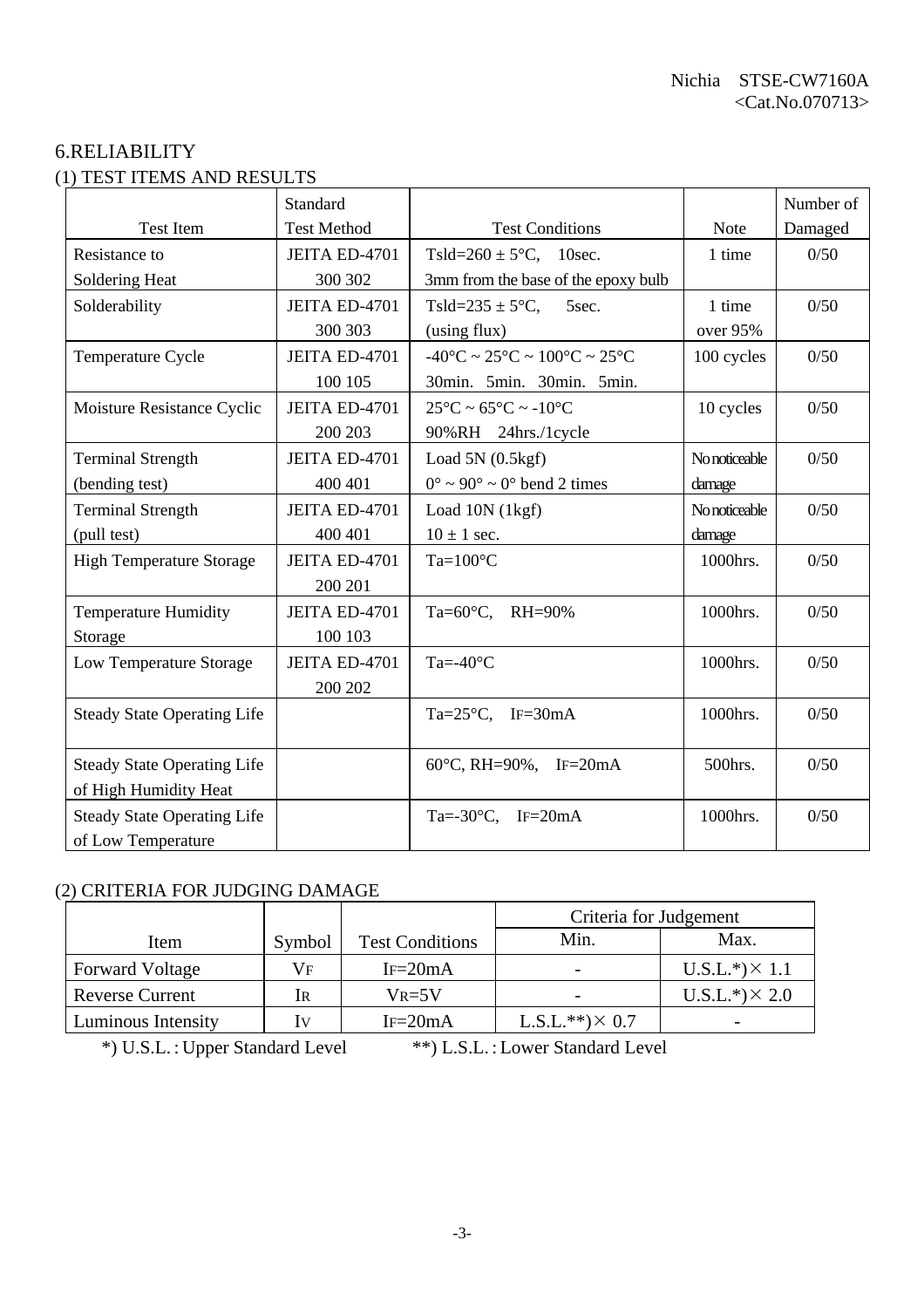#### 7.CAUTIONS

 The LEDs are devices which are materialized by combining Blue LEDs and special phosphors. Consequently, the color of the LEDs is changed a little by an operating current. Care should be taken after due consideration when using LEDs.

- (1) Lead Forming
	- · When forming leads, the leads should be bent at a point at least 3mm from the base of the epoxy bulb. Do not use the base of the leadframe as a fulcrum during lead forming.
	- · Lead forming should be done before soldering.
- · Do not apply any bending stress to the base of the lead. The stress to the base may damage the LED's characteristics or it may break the LEDs.
- · When mounting the LEDs onto a printed circuit board, the holes on the circuit board should be exactly aligned with the leads of the LEDs. If the LEDs are mounted with stress at the leads, it causes deterioration of the epoxy resin and this will degrade the LEDs.
- (2) Storage
	- · The LEDs should be stored at 30°C or less and 70%RH or less after being shipped from Nichia and the storage life limits are 3 months. If the LEDs are stored for 3 months or more, they can be stored for a year in a sealed container with a nitrogen atmosphere and moisture absorbent material.
- · Nichia LED leadframes are silver plated copper alloy. The silver surface may be affected by environments which contain corrosive substances. Please avoid conditions which may cause the LED to corrode, tarnish or discolor. This corrosion or discoloration may cause difficulty during soldering operations. It is recommended that the LEDs be used as soon as possible.
- · Please avoid rapid transitions in ambient temperature, especially, in high humidity environments where condensation can occur.

#### (3) Static Electricity

- · Static electricity or surge voltage damages the LEDs.
- It is recommended that a wrist band or an anti-electrostatic glove be used when handling the LEDs.
- · All devices, equipment and machinery must be properly grounded. It is recommended that precautions be taken against surge voltage to the equipment that mounts the LEDs.
- · When inspecting the final products in which LEDs were assembled, it is recommended to check whether the assembled LEDs are damaged by static electricity or not. It is easy to find static-damaged LEDs by a light-on test or a VF test at a lower current (below 1mA is recommended).
- · Damaged LEDs will show some unusual characteristics such as the leak current remarkably increases, the forward voltage becomes lower, or the LEDs do not light at the low current.

Criteria :  $(VF > 2.0V$  at IF=0.5mA)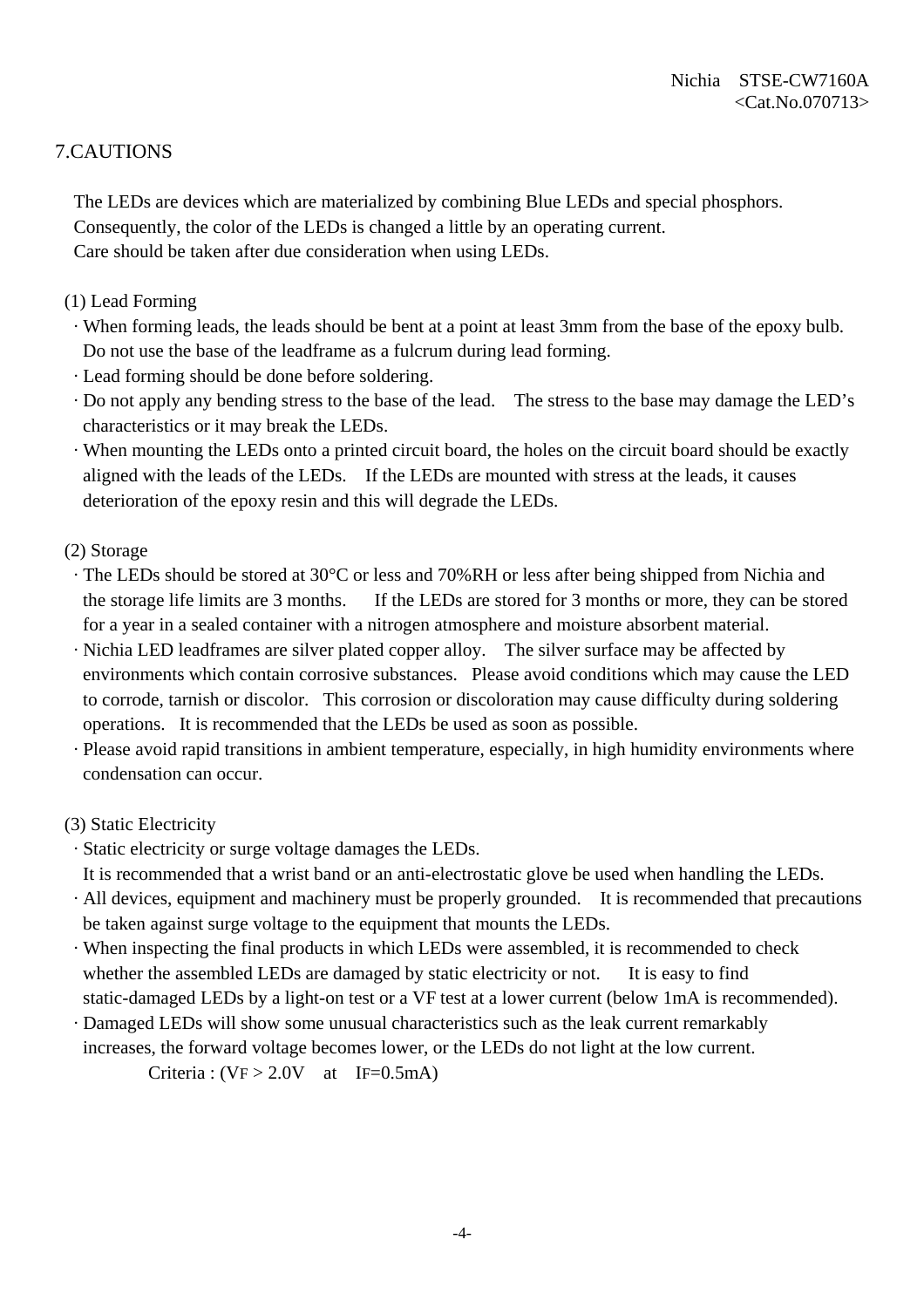(4) Soldering Conditions

- · Nichia LED leadframes are silver plated copper alloy. This substance has a low
- thermal coefficient (easily conducts heat). Careful attention should be paid during soldering.
- · Solder the LED no closer than 3mm from the base of the epoxy bulb. Soldering beyond the base of the tie bar is recommended.
- · Recommended soldering conditions

|                  | Dip Soldering               | Hand Soldering |                              |  |  |  |  |
|------------------|-----------------------------|----------------|------------------------------|--|--|--|--|
| Pre-Heat         | $120^{\circ}$ C Max.        | Temperature    | $350^{\circ}$ C Max.         |  |  |  |  |
| Pre-Heat Time    | 60 seconds Max.             | Soldering Time | 3 seconds Max.               |  |  |  |  |
| Solder Bath      | 260°C Max.                  | Position       | No closer than 3 mm from the |  |  |  |  |
| Temperature      |                             |                | base of the epoxy bulb.      |  |  |  |  |
| Dipping Time     | 10 seconds Max.             |                |                              |  |  |  |  |
| Dipping Position | No lower than 3 mm from the |                |                              |  |  |  |  |
|                  | base of the epoxy bulb.     |                |                              |  |  |  |  |

- · Although the recommended soldering conditions are specified in the above table, dip or hand soldering at the lowest possible temperature is desirable for the LEDs.
- · A rapid-rate process is not recommended for cooling the LEDs down from the peak temperature.
- · Dip soldering should not be done more than one time.
- · Hand soldering should not be done more than one time.
- · Do not apply any stress to the lead particularly when heated.
- · The LEDs must not be repositioned after soldering.
- · After soldering the LEDs, the epoxy bulb should be protected from mechanical shock or vibration until the LEDs return to room temperature.
- · Direct soldering onto a PC board should be avoided. Mechanical stress to the resin may be caused from warping of the PC board or from the clinching and cutting of the leadframes. When it is absolutely necessary, the LEDs may be mounted in this fashion but the User will assume responsibility for any problems. Direct soldering should only be done after testing has confirmed that no damage, such as wire bond failure or resin deterioration, will occur. Nichia's LEDs should not be soldered directly to double sided PC boards because the heat will deteriorate the epoxy resin.
- · When it is necessary to clamp the LEDs to prevent soldering failure, it is important to minimize the mechanical stress on the LEDs.
- · Cut the LED leadframes at room temperature. Cutting the leadframes at high temperatures may cause failure of the LEDs.

(5) Heat Generation

 · Thermal design of the end product is of paramount importance. Please consider the heat generation of the LED when making the system design. The coefficient of temperature increase per input electric power is affected by the thermal resistance of the circuit board and density of LED placement on the board, as well as other components. It is necessary to avoid intense heat generation and operate within the maximum ratings given in this specification.

· The operating current should be decided after considering the ambient maximum temperature of LEDs.

- (6) Cleaning
	- · It is recommended that isopropyl alcohol be used as a solvent for cleaning the LEDs. When using other solvents, it should be confirmed beforehand whether the solvents will dissolve the resin or not. Freon solvents should not be used to clean the LEDs because of worldwide regulations.
- · Do not clean the LEDs by the ultrasonic. When it is absolutely necessary, the influence of ultrasonic cleaning on the LEDs depends on factors such as ultrasonic power and the assembled condition. Before cleaning, a pre-test should be done to confirm whether any damage to the LEDs will occur.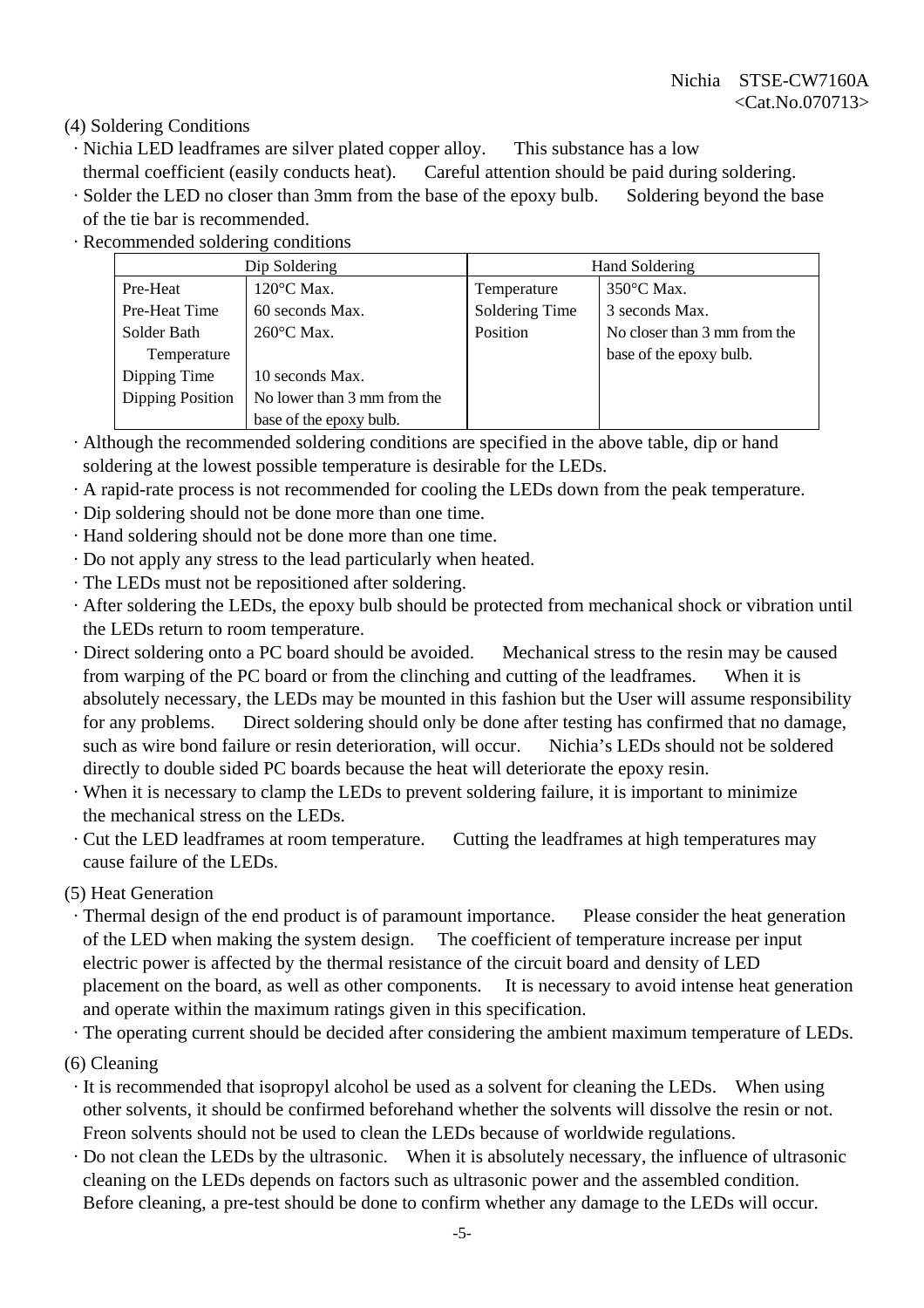#### (7) Safety Guideline for Human Eyes

 · In 1993, the International Electric Committee (IEC) issued a standard concerning laser product safety (IEC 825-1). Since then, this standard has been applied for diffused light sources (LEDs) as well as lasers. In 1998 IEC 60825-1 Edition 1.1 evaluated the magnitude of the light source. In 2001 IEC 60825-1 Amendment 2 converted the laser class into 7 classes for end products. Components are excluded from this system. Products which contain visible LEDs are now classified as class 1. Products containing UV LEDs are class 1M. Products containing LEDs can be classified as class 2 in cases where viewing angles are narrow, optical manipulation intensifies the light, and/or the energy emitted is high. For these systems it is recommended to avoid long term exposure. It is also recommended to follow the IEC regulations regarding safety and labeling of products.

#### (8) Others

- · NSPW515DS complies with RoHS Directive.
- · Care must be taken to ensure that the reverse voltage will not exceed the absolute maximum rating when using the LEDs with matrix drive.
- · Flashing lights have been known to cause discomfort in people; you can prevent this by taking precautions during use. Also, people should be cautious when using equipment that has had LEDs incorporated into it.
- · The LEDs described in this brochure are intended to be used for ordinary electronic equipment (such as office equipment, communications equipment, measurement instruments and household appliances). Consult Nichia's sales staff in advance for information on the applications in which exceptional quality and reliability are required, particularly when the failure or malfunction of the LEDs may directly jeopardize life or health (such as for airplanes, aerospace, submersible repeaters, nuclear reactor control systems, automobiles, traffic control equipment, life support systems and safety devices).
- · User shall not reverse engineer by disassembling or analysis of the LEDs without having prior written consent from Nichia. When defective LEDs are found, the User shall inform Nichia directly before disassembling or analysis.
- · The formal specifications must be exchanged and signed by both parties before large volume purchase begins.
- · The appearance and specifications of the product may be modified for improvement without notice.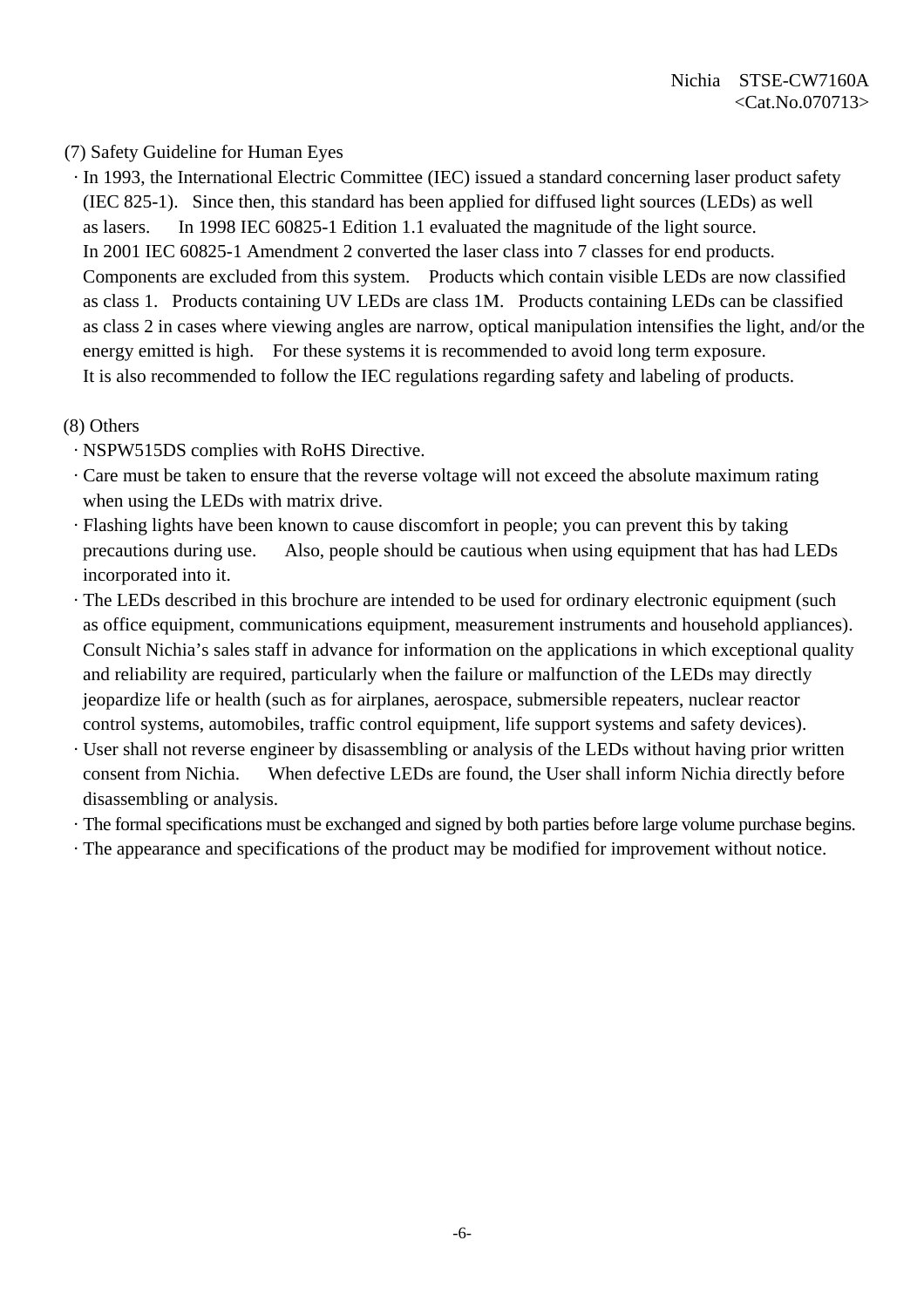

 $\ast$  Color Coordinates Measurement allowance is  $\pm$  0.01.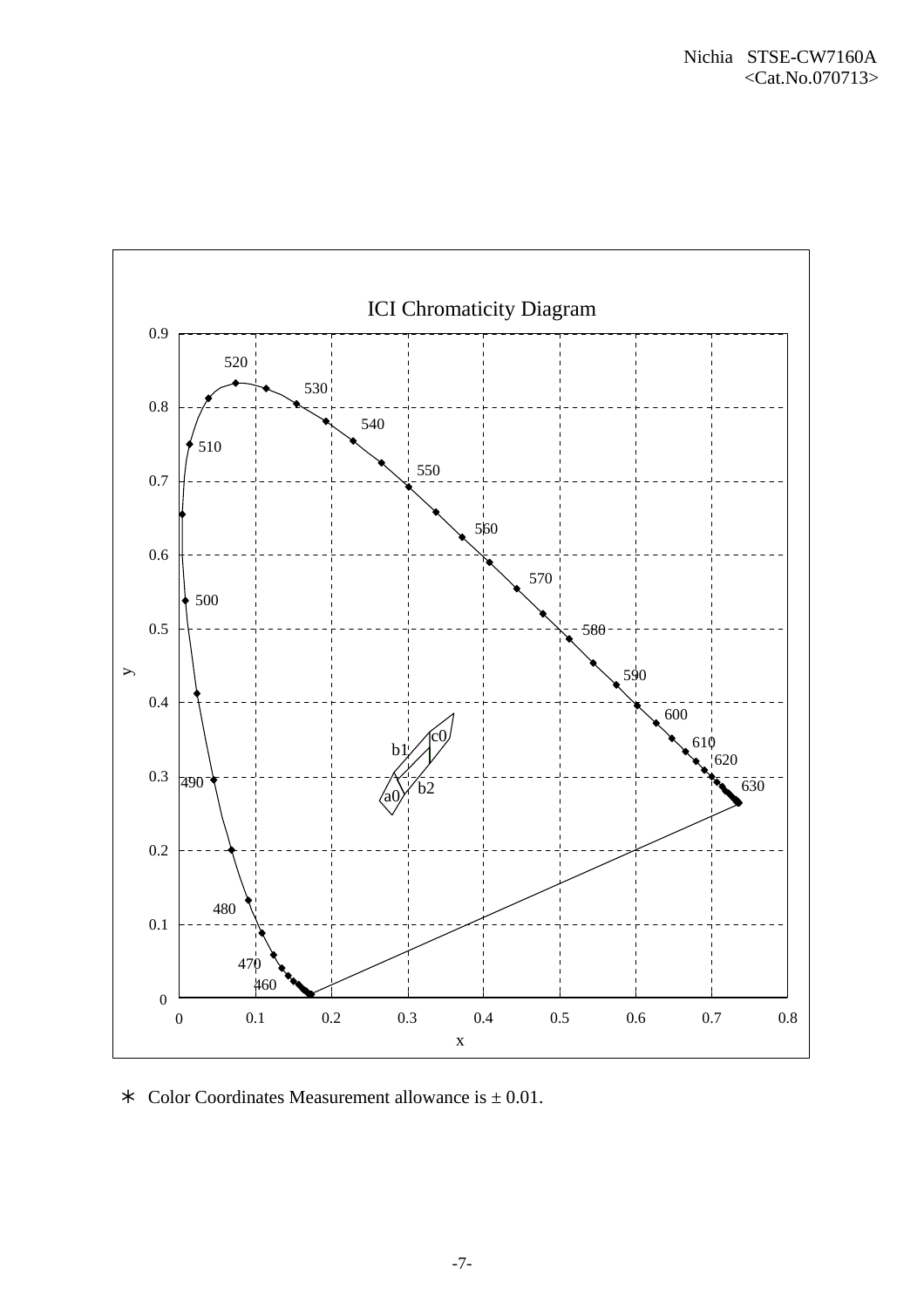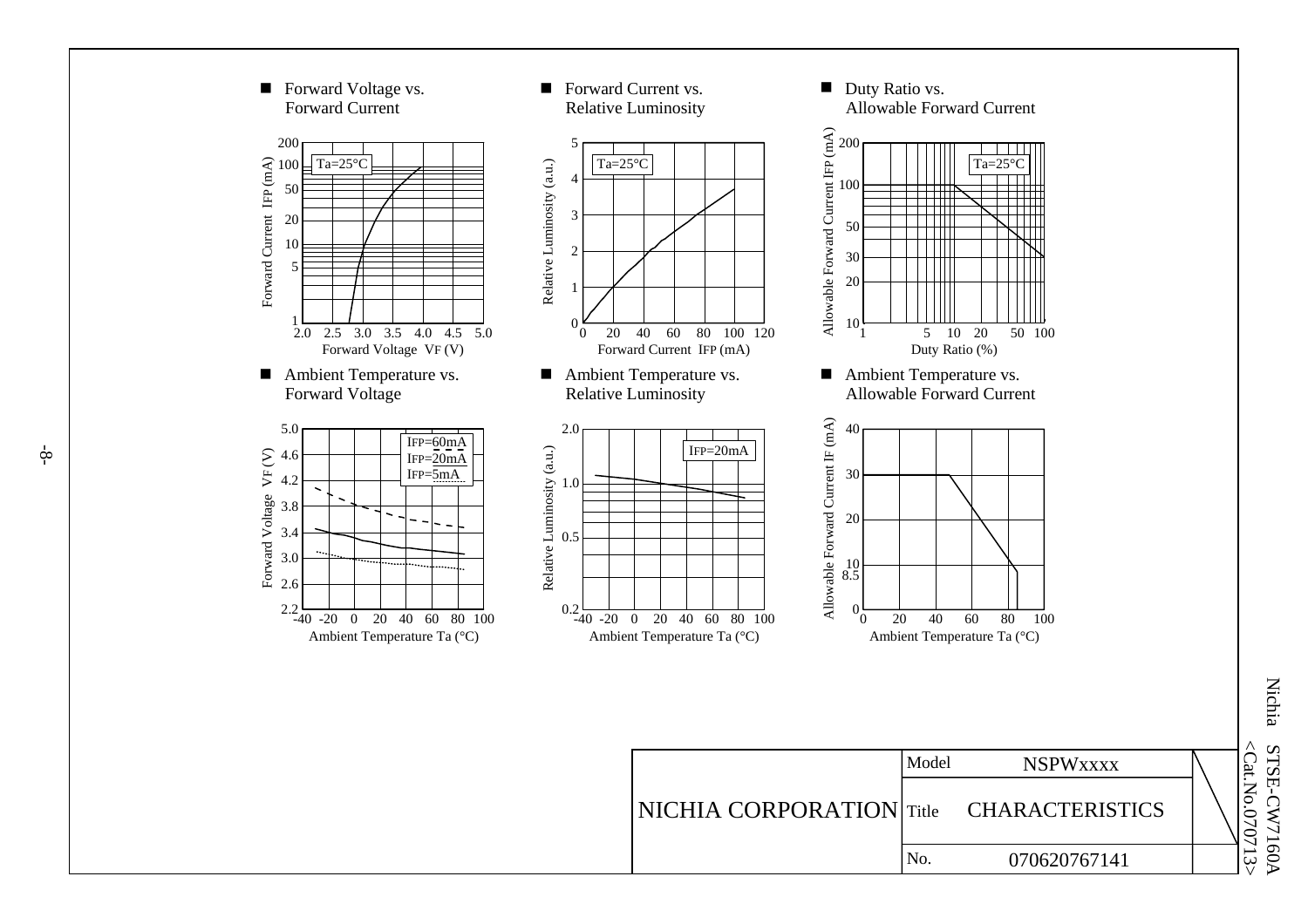

 $\frac{1}{2}$ 

Nichia <Cat.No.<Cat.No.070713> STSE-CW7160A STSE-CW7160A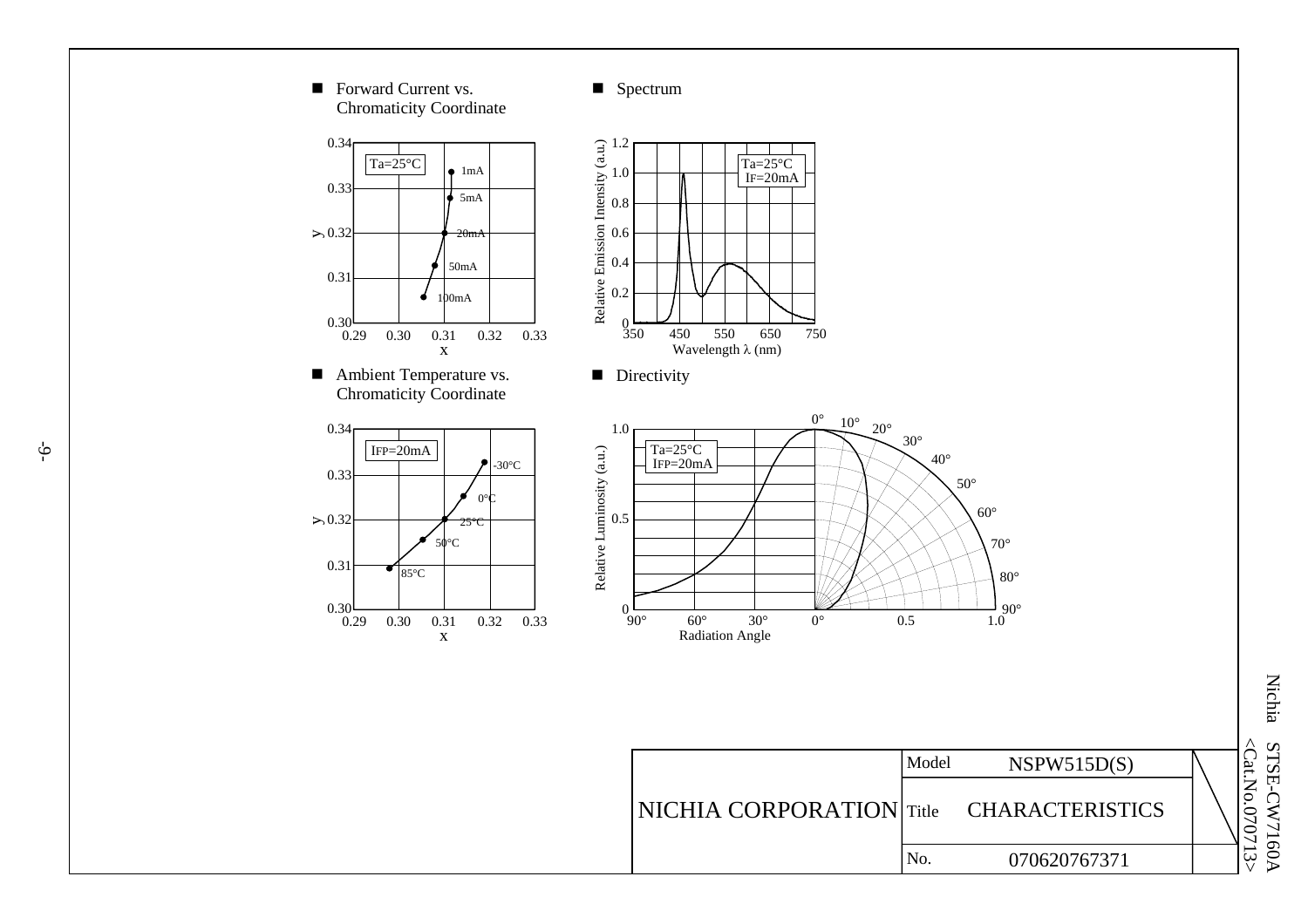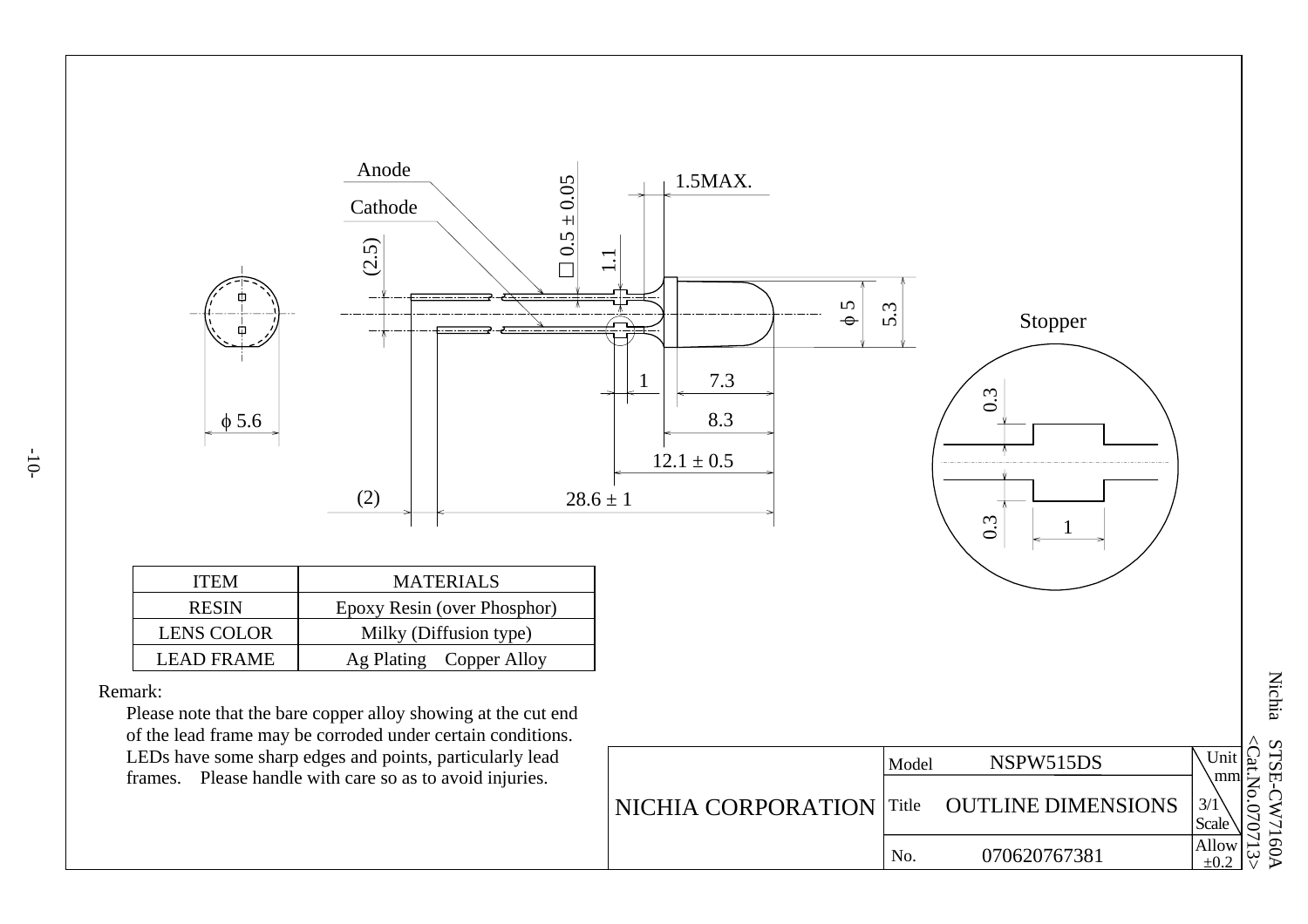

Nichia STSE-CW7160 STSE-CW7160A <Cat.No.070713 <Cat.No.070713>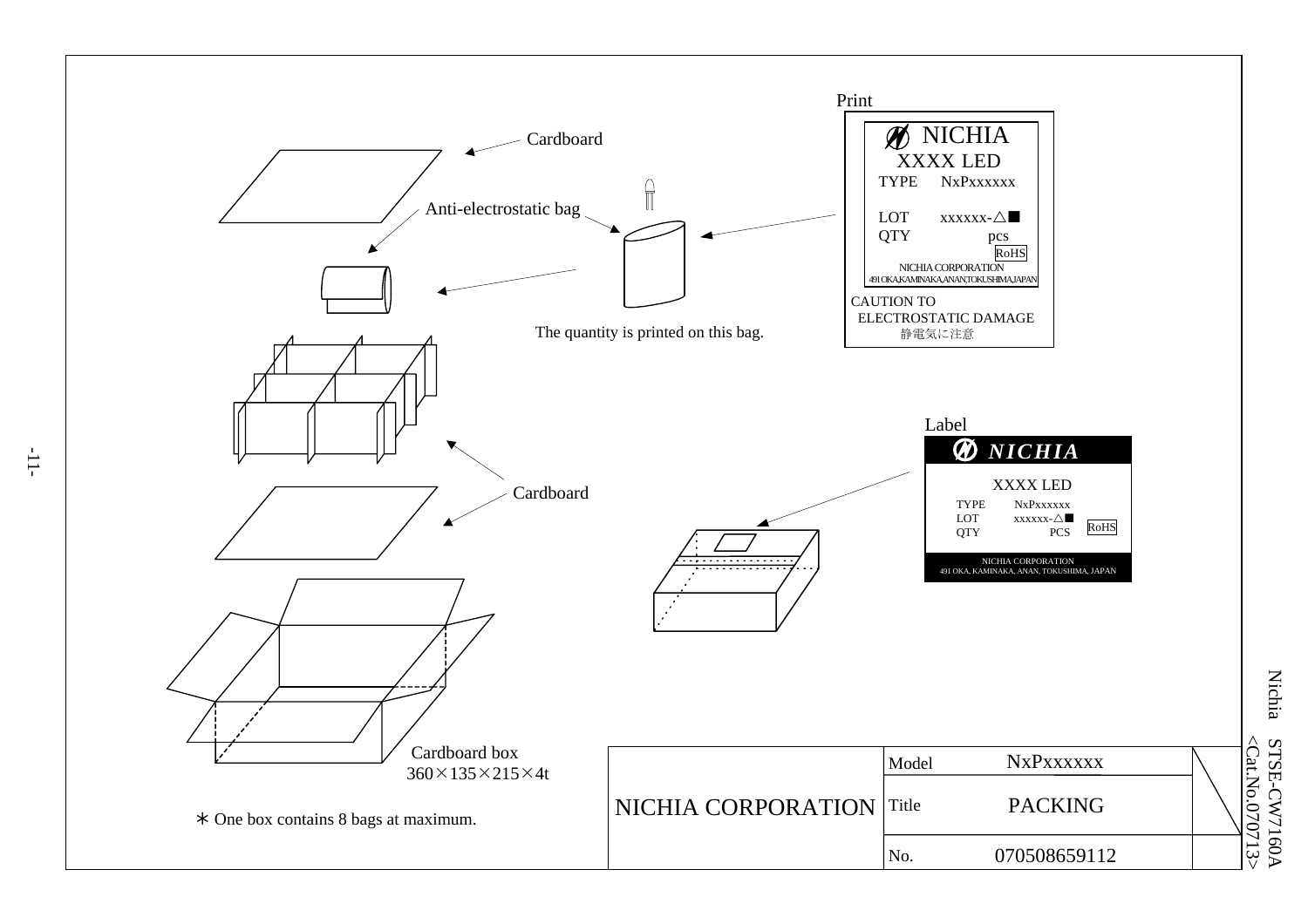

-12-

**Nichia** Nichia STSE-CW7160  $\leq$ Cat.No.0 STSE-CW7160A 70713 >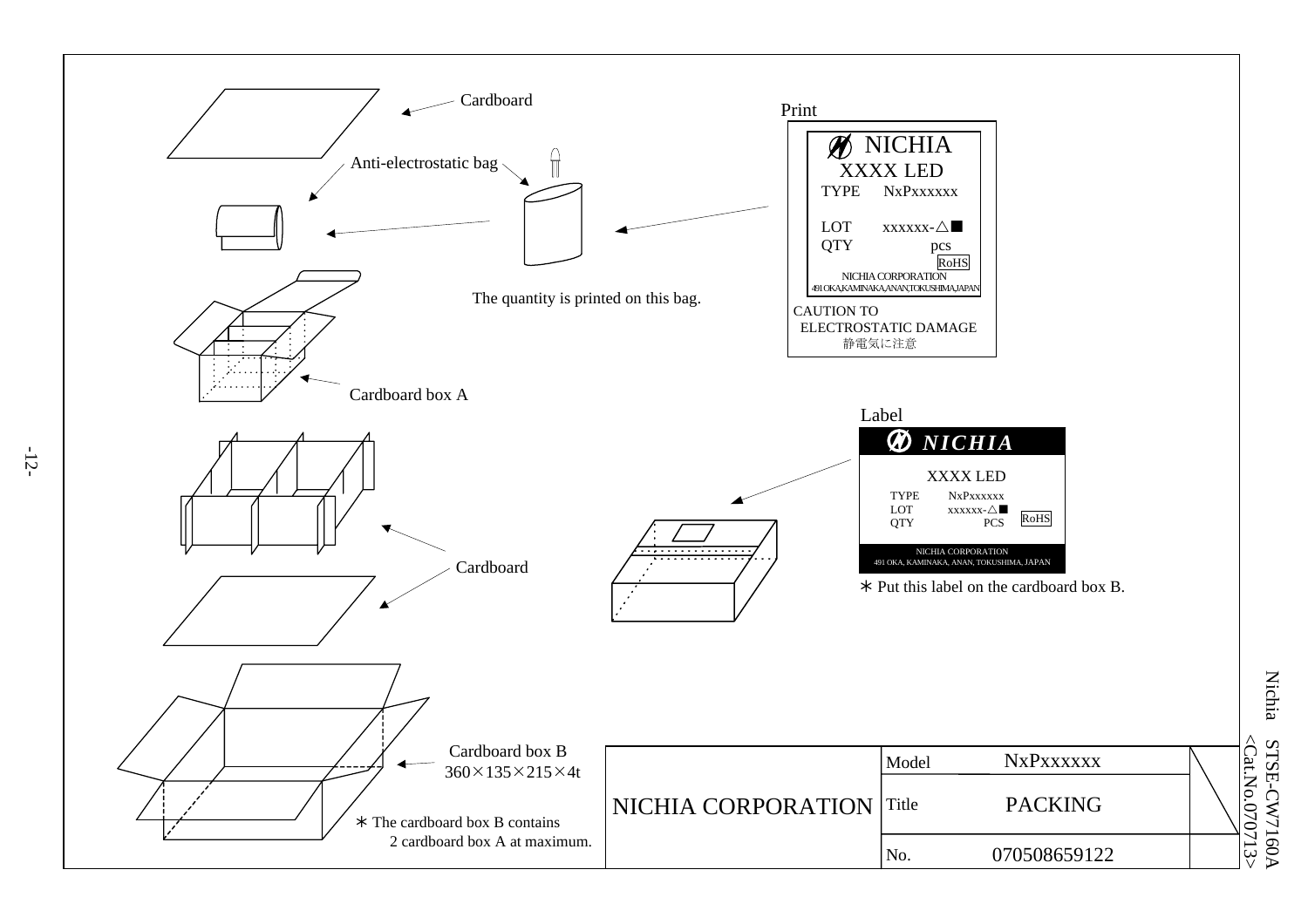

-13-

**Nichia** Nichia STSE-CW7160 STSE-CW7160A